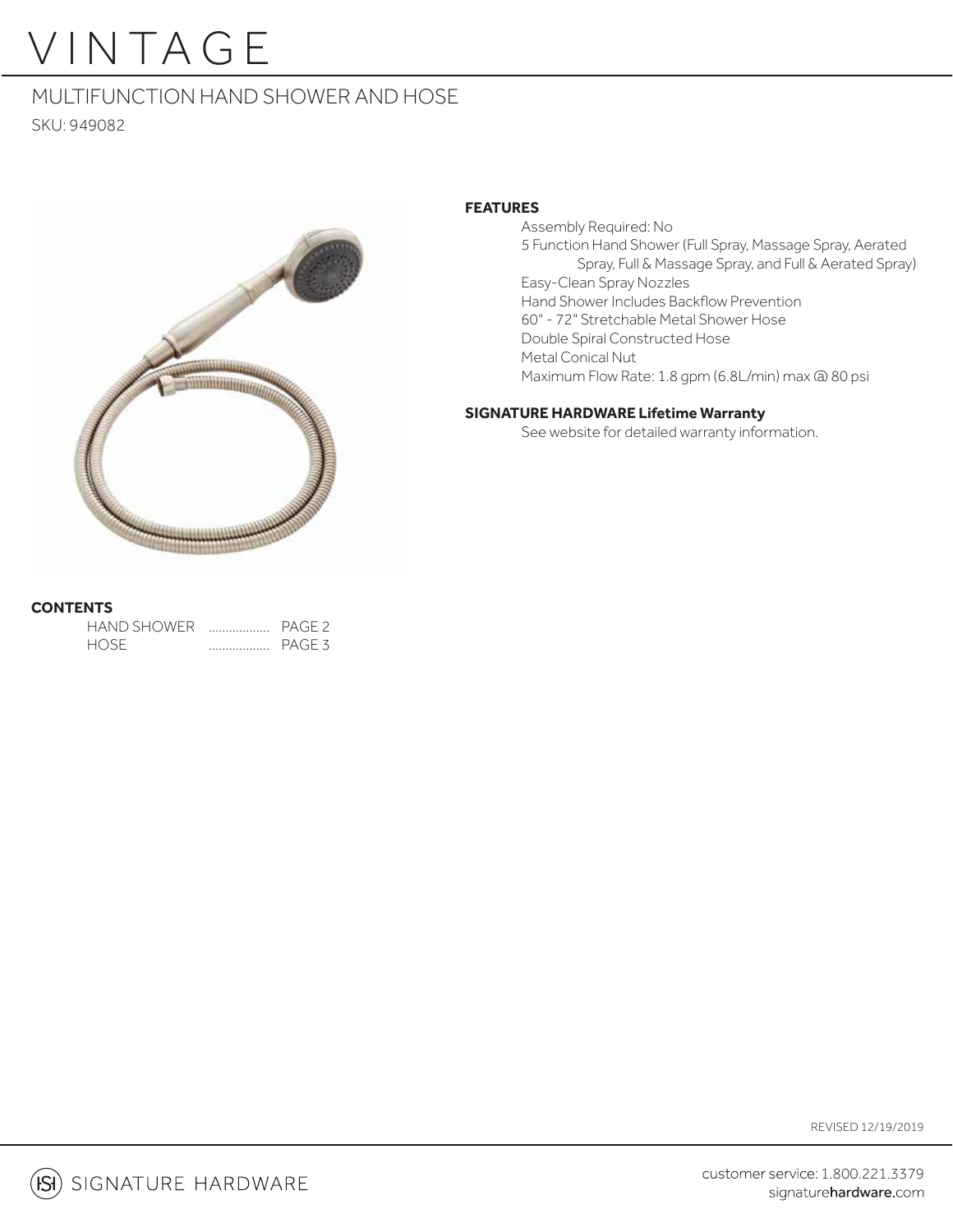## **VINTAGE**

### MULTIFUNCTION HAND SHOWER

SKU: 949082



#### **FEATURES**

 Material: ABS Shape: Round Length: 4" Width: 2-5/8" Height: 10-1/4"

#### **CODES/STANDARDS**

 cUPC ASME A112.18.1/CSA B125.1 ASME A112.18.3 **WaterSense** Massachusetts Accepted

**SIGNATURE HARDWARE LIFETIME WARRANTY** See website for warranty information





PAGE 2 Code: SHHS4050GBN/SHHS4050GCP SHHS4050ORB/SHHS4050PN

All dimensions and specifications are nominal and may vary. Use actual products for accuracy in critical situations.

SIGNATURE HARDWARE  $(SI)$ 

customer service 1.800.221.3379 signaturehardware.com